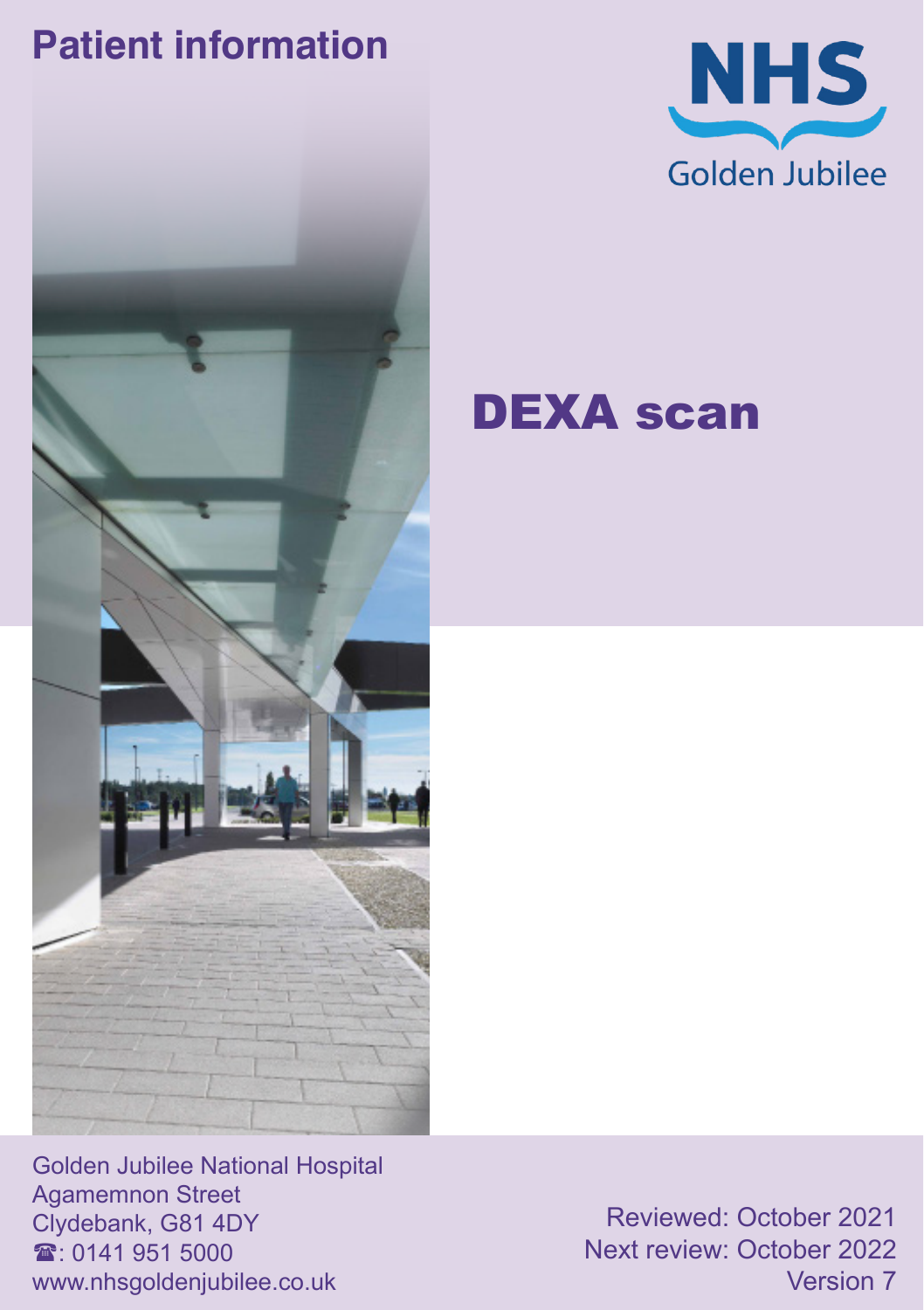#### **About this booklet**

The purpose of this booklet is to explain what happens before, during and after the procedure.

#### **What is a DEXA scan?**

A DEXA scan measures your bone density using a very low dose of X-rays. Normally we scan your lower back and left hip. The procedure is painless and you will not need an injection.

#### **Before the scan**

You will be given a questionnaire asking for information relevant to the scan, including a list of your medication. You will be asked to change into a gown.

You will need to stand to get your weight and height measured at the time of your appointment. If you have any issues with standing, or other mobility issues, please let us know before you come to the department. You will have to lie on a couch for the scan and keep still when the images are being taken.

#### **During the scan**

The scan will take between 15 and 20 minutes but you may be in the department for up to an hour.

#### **After the scan**

Results are not given immediately but they will be sent to the doctor who requested the scan.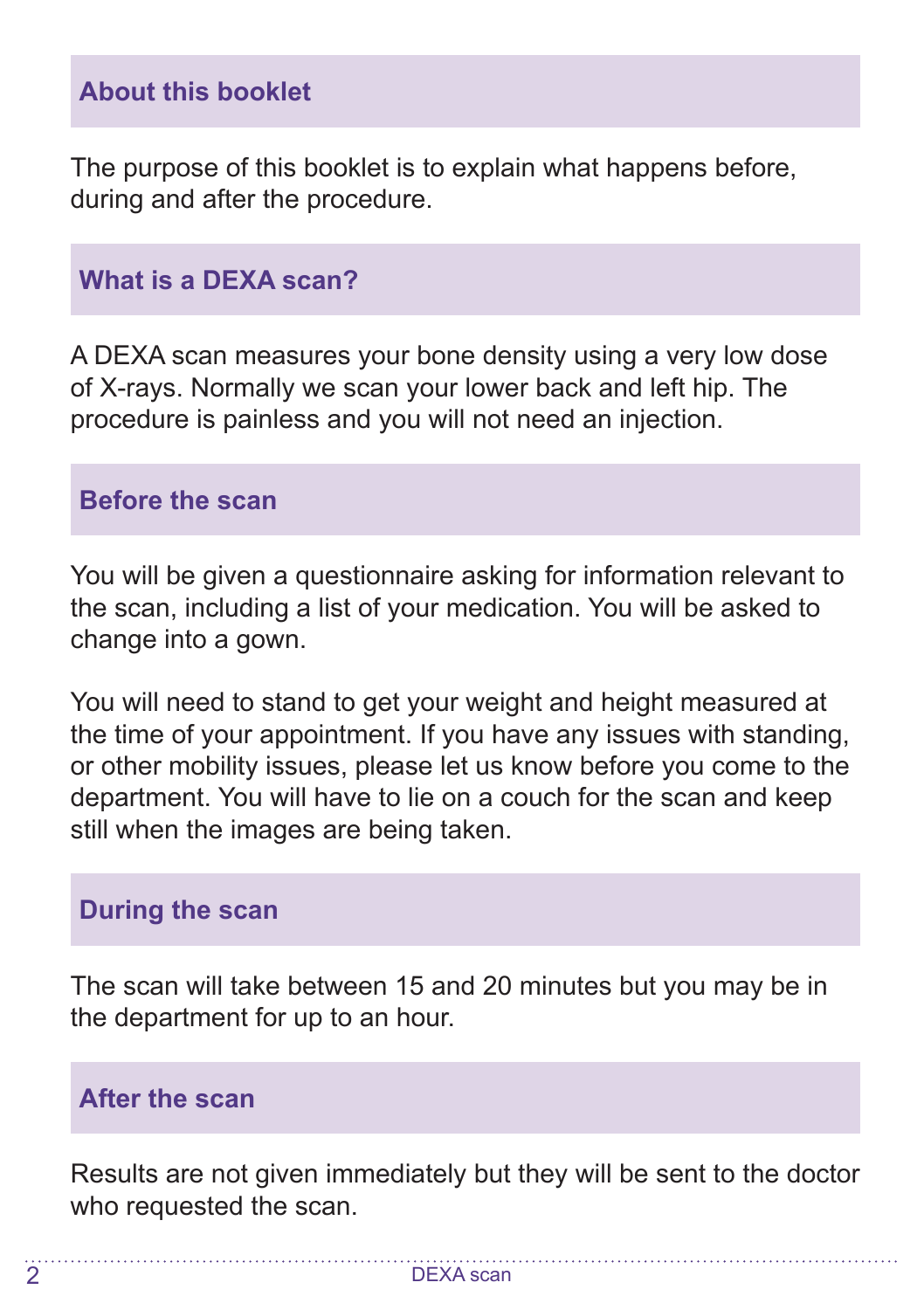| <b>Notes</b> |
|--------------|
|              |
|              |
|              |
|              |
|              |
|              |
|              |
|              |
|              |
|              |
|              |
|              |
|              |
|              |
|              |
|              |
|              |
|              |